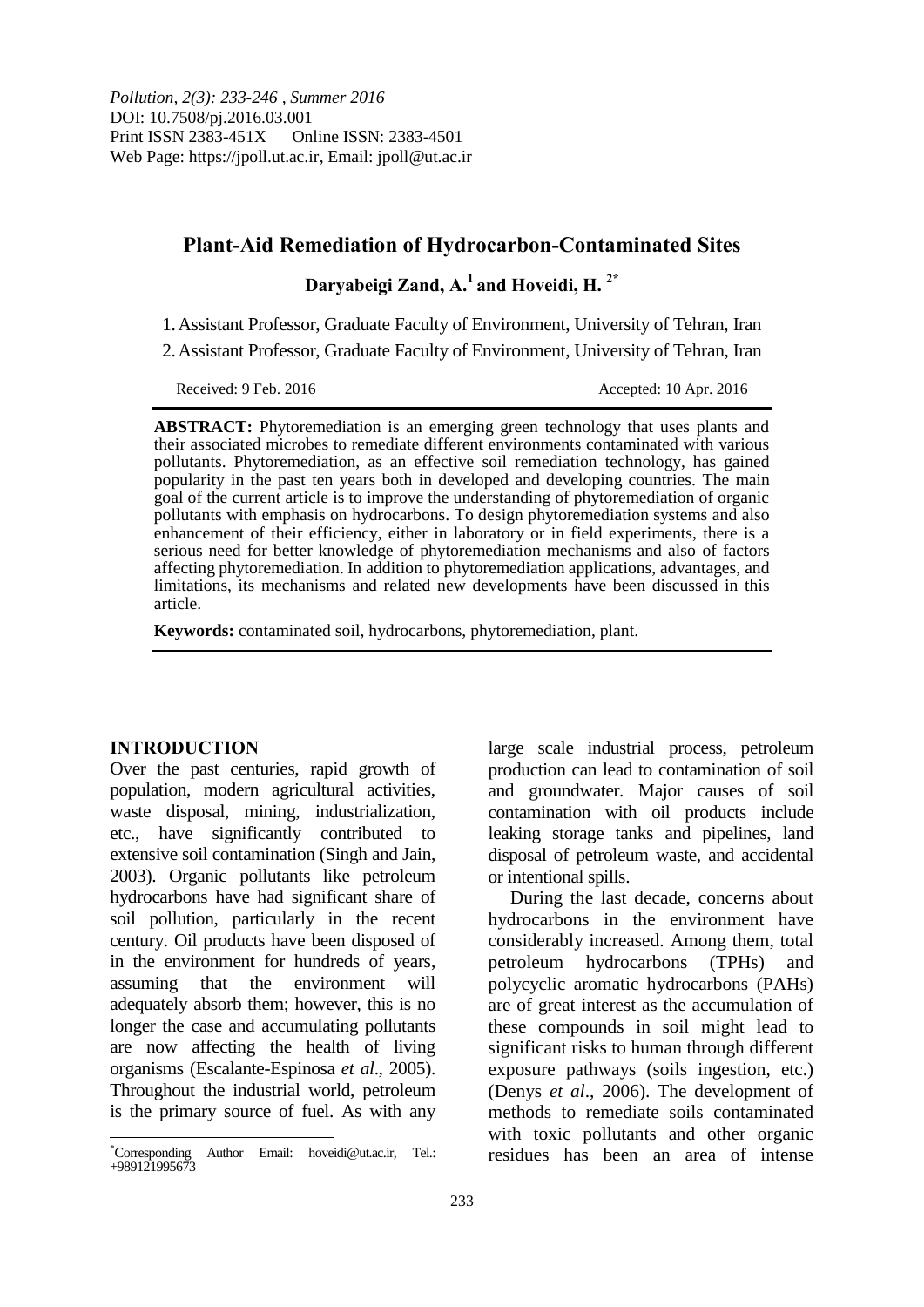research interest for several decades (James and Strand, 2009; Macek *et al*., 2000). Various physical, chemical, and biological processes have been employed for effective remediation of contaminated soil; however, the remediation strategy depends on the nature of the contaminant(s). In situ microbial remediation (bioremediation) has been attempted, but it is often difficult to generate sufficient biomass in natural soils to achieve an acceptable rate of movement of tightly bound hydrophobic pollutants like PAHs to the microbes where they can be degraded (Huang *et al*., 2004).

On the other hand, soils contaminated with different organic compounds can be treated by thermal desorption, soil washing, incineration, etc. Physical removal of contaminated soil and washing of those soils with solvents are expensive. In general, due to the fact that almost all of the engineeringbased remedial technologies are expensive and disruptive, there is a growing interest in developing new remediation technologies that are environment friendly, less expensive, and efficient. Phytoremediation, use of plants for remediation, is one such highly appealing technology (Mitton *et al*., 2016; Marrugo-Negrete *et al*., 2013; Ali *et al*., 2013; Chigbo *et al*., 2013; Cofield *et al*., 2008; Rezek *et al*., 2008; Chekol *et al*., 2004). There is a serious need to enhance the knowledge of phytoremediation of oil-contaminated soils. The main goal of the present study is to improve the understanding of phytoremediation of organic pollutants with emphasis on hydrocarbons.

### **Phytoremediation: Applications, Advantages, Limitations**

Phytoremediation is an emerging green technology that uses plants and their associated microbes to remediate soil, sediment, surface water, and groundwater environments contaminated with toxic metals, organics, and radionuclides (Pilon-Smits, 2005). It has been proposed as a ''green biotechnology'', facilitating the elimination of environmental pollutants. It has gained a significant amount of public attention, especially in recent decade. Phytoremediation combines low costs with efficient erosion control and biodegradation of a wide range of organic pollutants, thus reducing the risk that these substances represent for human health. Phytoremediation can be a promising technology for the clean-up of petroleumcontaminated soils (Merkl *et al*., 2005). This technology makes use of plants and their associated soil microorganisms, soil amendments, and agronomic techniques to remove or render harmless environmental contaminants.

The major targets of phytoremediation are organic pollutants and toxic heavy metals that persist in soil for hundreds of years at smelter and mining sites, gas manufacturing plant sites, refineries, ammunition waste sites, landfills, nuclear waste dumps, over-fertilized farmlands, and agricultural, industrial, and municipal wastes (Singh and Jain, 2003).

Phytoremediation of both organic and inorganic contaminants can be affected by various environmental factors like temperature. The positive influence of temperature increase on plant growth in a phytoremediation study has been reported in the literature (Castro *et al*., 2004). In addition, plants' uptake and metabolism of cyanide was studied in another phytoremediation study in response to temperature variation. Ten different temperatures were applied, ranging from 11°C to 32°C. It was observed that changes in temperature can have significant effect uptake and metabolism of cyanide by plants; however, accumulation of cyanide did not increase with temperature (Yu *et al*., 2007).

Phytoremediation of organic pollutants exploits the synergy between soil microorganisms and plant roots to increase the rate of degradation of recalcitrant and potentially toxic compounds. Positive effects have thus been demonstrated for a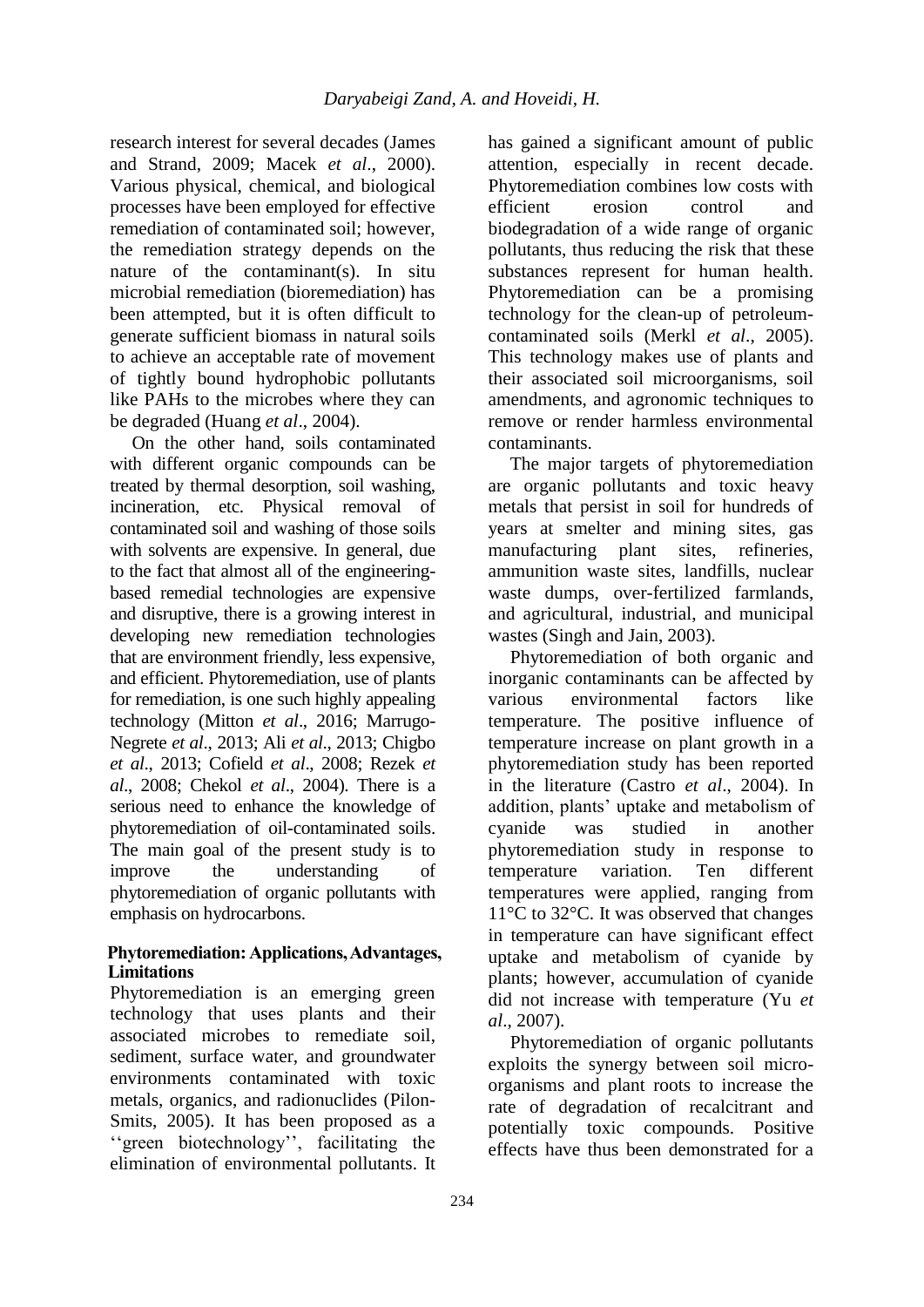wide range of molecules ranging from BTEX (benzene, toluene, ethylbenzene, and xylenes) and simple aliphatics in light crude oil and fuel (Abhilash *et al*., 2009) to more complex and highly recalcitrant pollutants like polycyclic aromatic hydrocarbons (Xiao *et al*., 2015; Liu *et al*., 2014a; Johnson *et al*., 2005), explosives, and pesticides (Van Aken, 2009; Thompson *et al*., 1998).

Plants may serve multiple roles influencing the fate of organic contaminants in soil, simultaneously promoting the degradation of the available fractions by stimulating microbial activity, increasing the number of sites in the organic matrix available for adsorption of organics and eventual binding by contributing root matter to the soil organic matter (SOM), and/or exuding compounds that increase the bioavailability of the contaminants (Parrish *et al*., 2005). For some persistent organic pollutants, such as PAHs phytodegradation seems to be one of the most promising approaches. It occurs mostly through an increase of the microbial activity in the plant rhizosphere, allowing the degradation of organic substances, a source of carbon for soil microbes (Denys *et al*., 2006).

Phytoremediation has many advantages but also some limitations. Phytoremediation has a number of inherent technical limitations. The contaminant must be within (or must be drawn toward) the root zones of plants that are actively growing. This implies water, depth, nutrient, atmospheric,

physical, and chemical limitations. Phytoremediation is limited by root depth because the plants have to be able to reach the pollutant. Root depth is typically 50 cm for herbaceous species or 3 m for trees, although certain phreatophytes that tap into groundwater have been reported to reach depths of 15 m or more, especially in arid climates (Negri *et al*., 2003).

The plants that mediate the cleanup have to be where the pollutant is and have to be able to act on it. Therefore, the soil properties, toxicity level, and climate should allow plant growth. In addition, phytoremediation may also be limited by the bioavailability of the pollutants. If only a fraction of the pollutant is bioavailable, but the regulatory cleanup standards require that all of the pollutant is removed, phytoremediation is not applicable by itself. Pollutant bioavailability may be enhanced to some extent by adding some types of soil amendments (Pilon-Smits, 2005). These imply that phytoremediation is a sitespecific technology and to some extent dependent on environmental conditions.

Many plant species are quite sensitive to contaminants, including TPHs and PAHs (Liu *et al*., 2014b). Therefore, either the plants do not grow or they grow slowly on contaminated soil. If growth is slow, the plants do not produce sufficient biomass to realize meaningful rates of remediation. Furthermore, in most contaminated soils, the population of microorganisms is depressed so that there are not enough bacteria either to

| Advantage                                        | <b>Disadvantage</b>                                |  |  |
|--------------------------------------------------|----------------------------------------------------|--|--|
| - good image, high public acceptance             | - few practical experience                         |  |  |
| inexpensive                                      | long-lasting<br>$\overline{\phantom{a}}$           |  |  |
| in situ                                          | only few uses of area possible                     |  |  |
| maintains soil and stimulates soil life          | phyto and ecotoxicity (especially<br>for<br>-      |  |  |
| can be combined with other methods and has       | inorganic pollutants)                              |  |  |
| the potential to be rapid                        | not applicable for all compounds<br>$\blacksquare$ |  |  |
| solar driven                                     |                                                    |  |  |
| high levels of microbial biomass in the soil can |                                                    |  |  |
| be achieved                                      |                                                    |  |  |

**Table 1. Advantages and disadvantages of phytoremediation (Huang** *et al***., 2004; US EPA, 2000)**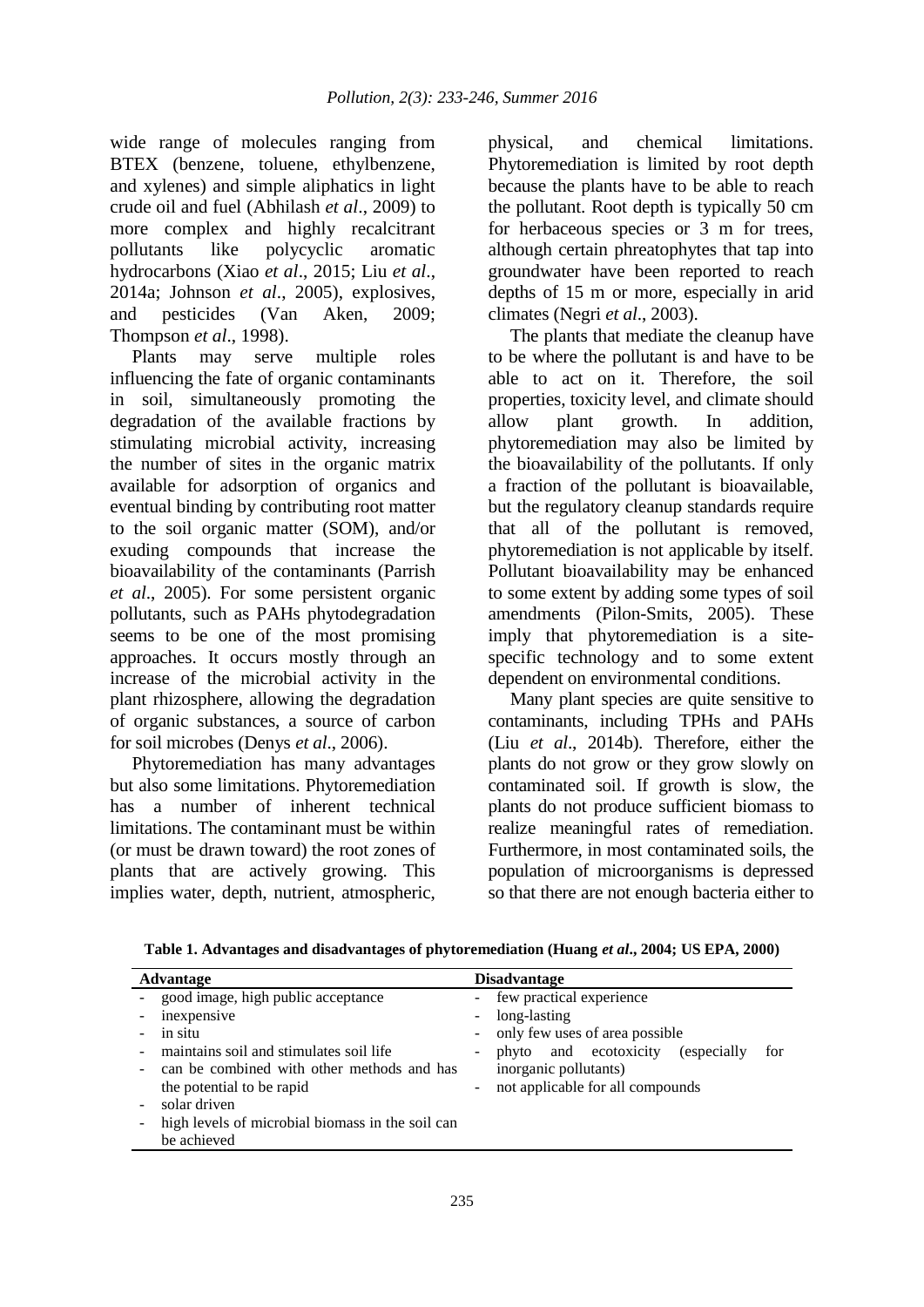facilitate contaminant degradation or to support plant growth. Another limitation with this technology is that it has not been demonstrated conclusively at many sites and in full-scale projects (Singh and Jain, 2003). Table 1 presents some important advantages and disadvantages of phytoremediation technology.

#### **PHYTOREMEDIATION MECHANISMS**

The introduction of plants to the polluted site(s) has the potential to yield several indirect contaminant attenuation mechanisms which assist in the removal of toxic substances/management of polluted sites. However, contaminant attenuation mechanisms involved in phytoremediation are complex and not limited only to the direct metabolism of contaminants by plants (Singh and Jain, 2003). Certain indirect attenuation mechanisms are involved in phytoremediation, such as the metabolism of contaminants by plant-associated microbes and plant-induced changes in the contaminated environment. In terrestrial species, transport of contaminants to the plant is dominated by the uptake of water by roots and distribution within the plant relies on xylem or phloem transport (Macek *et al*., 2000).

Various terms, reflecting each specific attenuation mechanism, have been extensively used to better describe specific applications of phytoremediation. Mechanisms believed to affect the transport and fate of organic contaminants in plants are the following: 1. effects of the root system on physical and chemical soil conditions, 2. overall increase of microbial population and diversity, 3. supply of root exudates and litter for co-metabolic degradation processes, 4. stimulation of humification, and 5. sorption, plant uptake, and translocation (Huang *et al*., 2004). We discuss the most important phytoremediation mechanisms in this section. These include phytoextraction, phytodegradation, phytovolatilization and rhizodegradation.

#### **Phytoextraction**

Plants can extract pollutants and accumulate them in their tissues, followed by harvesting the (above ground) plant material. This mechanism is called phytoextraction (Li *et al*., 2012; Huang *et al*., 2004). This process often occurs with heavy metals, radionuclides, and certain organic compounds that are resistant to plant metabolism, by uptake and translocation of such compounds in the soil by plant tissue in a recoverable form. Such hyper-accumulation is only possible when plants grow vigorously and produce over 3 t dry matter/hectare (Singh and Jain, 2003) able to accumulate large concentrations of the contaminant(s) in the harvestable plant tissue  $(>1,000$  mg/kg).

After a certain time period, the plants are harvested and disposed of or processed by incineration or, in the case of organic pollutants, composted for recycling. Phytoextraction is mainly used for metals and other toxic inorganics (Se, As, radionuclides). This is not a predominant mechanism in phytoremediation of organic pollutants like hydrocarbons.

### **Phytodegradation**

It refers to a process beyond uptake and storage of contaminants. Plants can degrade organic pollutants directly via their own enzymatic activities, a process called phytodegradation (McGuinness and Dowling, 2009; Peuke and Rennenberg, 2005). In phytodegradation as a kind of phytotransformation, contaminants are taken up from soil/water, metabolized in plant tissues, and broken up to less toxic or non-toxic compounds within the plant by several metabolic processes via the action of compounds produced by the plant (Singh and Jain, 2003; Macek *et al*., 2000).

The overall metabolic process involved in phytodegradation is in some ways analogous to human metabolism of xenobiotic chemicals; thus, a 'green liver' conceptual model is often used to describe phytodegradation. The uptake of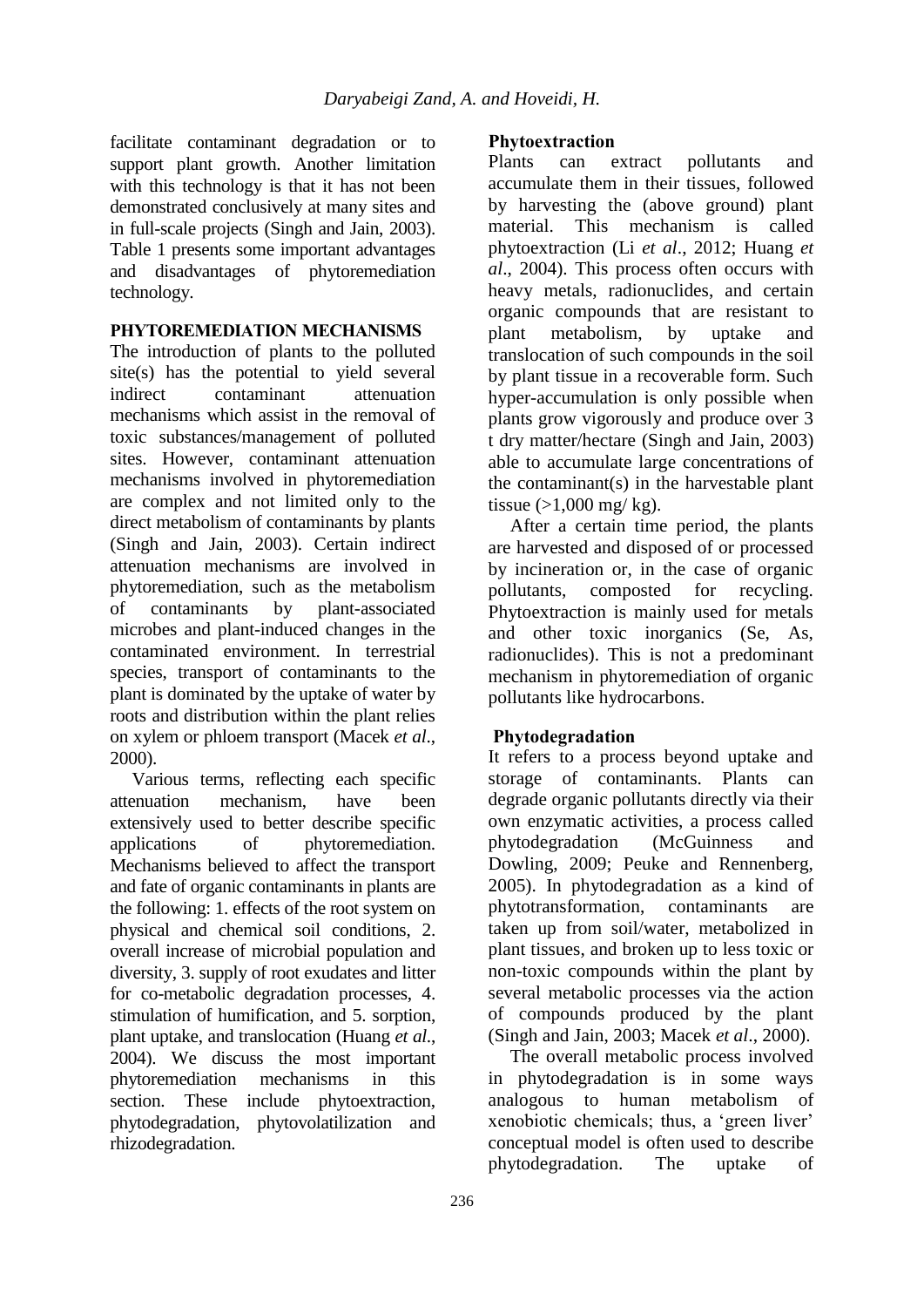hydrophobic organic chemicals is very efficient while extremely hydrophobic or hydrophilic compounds are not very good candidates for phytoremediation. Such contaminants cannot be easily translocated within the plant, as they are either bound strongly to the surface of the roots or are not absorbed by roots and are actively transported through plant membranes. Phytodegradation works well for organics that are mobile in plants such as herbicides, TNT, MTBE, and TCE (Burken, 2003).

### **Phytovolatilization**

After uptake in plant tissues, certain pollutants can leave the plant in volatile form; this is called phytovolatilization. This is another form of phytotransformation in which volatile chemicals or their metabolic chemical compounds are released into the atmosphere through plant transpiration. This mechanism has been observed for contaminants such as VOCs, PCBs, and total petroleum hydrocarbon (Macek *et al*., 2000). Many VOCs can be volatilized passively by plants. Pollutant volatility, expressed as Henry's law constant  $(H_i)$ , is a measure of a compound's tendency to partition to air relative to water (Davis *et al*., 2003).

Pollutants with  $H_i > 10^{-4}$  tend to move in the air spaces between soil particles, whereas pollutants with  $H_i < 10^{-6}$  move predominantly in water. If  $H_i$  is between  $10^{-4}$  and  $10^{-6}$ , compounds are mobile in both air and water and able to move readily from the soil via the transpiration stream into the atmosphere. Both water-mobile and air-mobile organic contaminants can diffuse passively through plants. While the fate of water-mobile organics is phytodegradation or sequestration, volatile organics can be rapidly volatilized by plants without chemical modification.

Because volatilization completely removes the pollutant from the site as a gas, without need for plant harvesting and disposal, this is an attractive technology. Volatilization may be promoted in several

ways. Although volatilization of VOCs is passive, the process may be maximized by using phreatophyte species with high transpiration rates and by promoting transpiration (preventing stomatal closure through sufficient irrigation) (Huang *et al*., 2004).

### **Phytostimulation or Rhizodegradation**

The remediation process in which the contaminant is transformed by microbes in the rhizosphere (i.e., the microbe-rich zone in intimate contact with the vascular root system of the plant) is referred to as rhizodegradation, rhizosphere bioremediation, or phytostimulation (Bisht *et al*., 2015; Cebron *et al*., 2009; Huang *et al*., 2004). Plants can facilitate biodegradation of organic pollutants by microbes in their rhizosphere. The term phytostimulation is used for hydrophobic organics that cannot be taken up by plants but can be degraded by microbes. Examples are PCBs, PAHs, and other petroleum hydrocarbons (Hutchinson *et al*., 2001).

Rhizosphere remediation occurs completely without plant uptake of the pollutant in the area around the root. The rhizosphere extends approximately 1 mm around the root and is under the influence of the plant. Plants release a variety of photosynthesis derived organic compounds in the rhizosphere that can serve as carbon sources for heterotrophic fungi and bacteria. As much as 20% of carbon fixed by a plant may be released from its roots. As a result, microbial densities are 1-4 orders of magnitude higher in rhizosphere soil than in bulk soil, the so-called general rhizosphere effect (16).

In the rhizosphere, soil redox conditions, organic content, moisture, and other soil properties are manipulated by the activity of plant roots. Rhizodegradation is significantly responsible for the enhanced removal of total petroleum hydrocarbons from soil by deep-rooted trees and other annual species. The fate of PAHs and other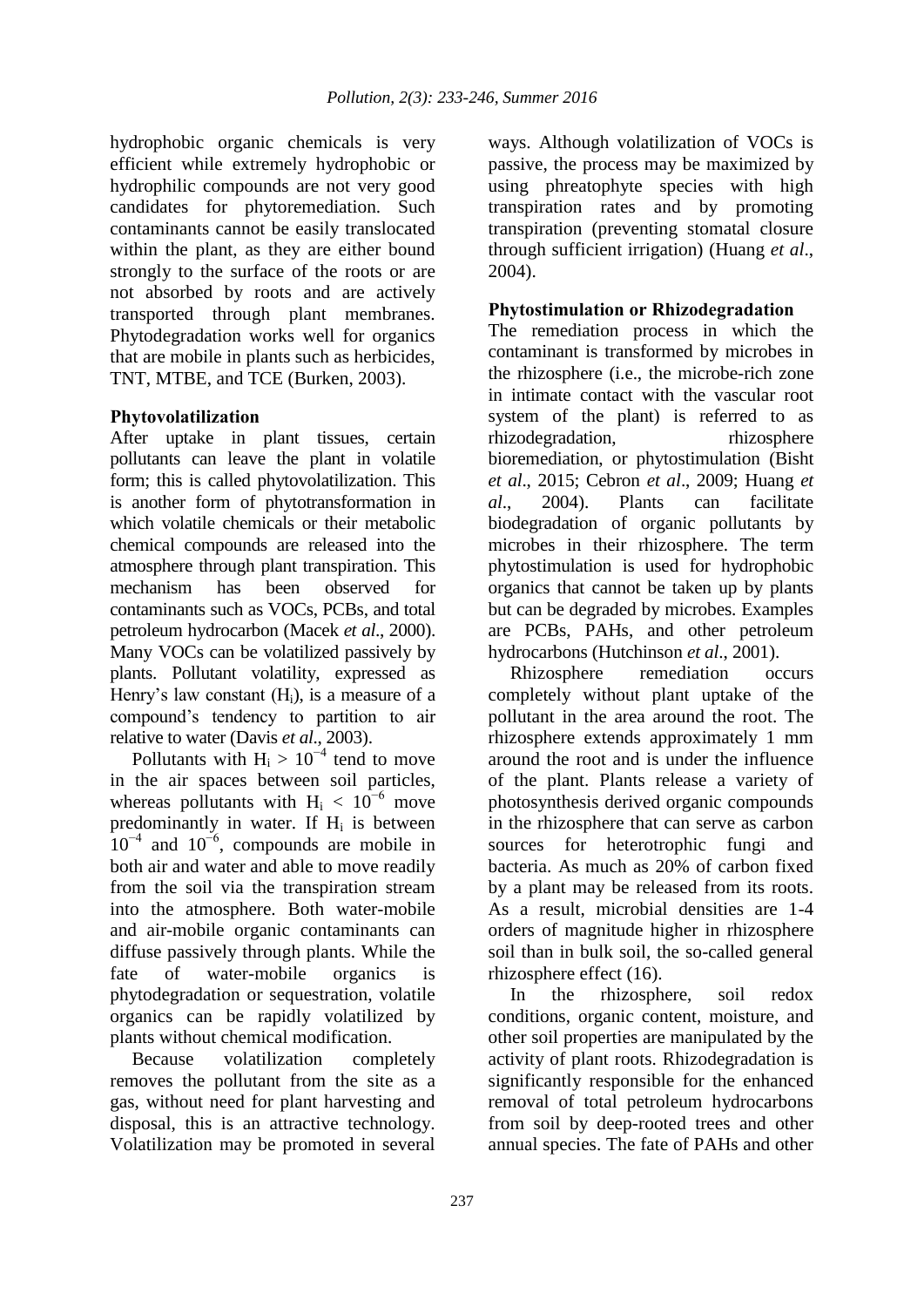organic contaminants in the environment is associated with both abiotic and biotic processes, including chemical oxidation, bioaccumulation, and microbial transformation. Microbial activity has been deemed the most influential and significant cause of PAH removal.

Organic pollutants may be degraded in the rhizosphere by root-released plant enzymes or via phytostimulation of microbial degradation. The enzymatic degradation of organics can happen in both root and shoot tissue. In one approach to stimulate rhizosphere degradation, certain agronomic treatments may be employed that favor the production of general and specific exudate compounds, such as clipping or fertilization (Leigh *et al*., 2002). Inorganic fertilizer is preferred over organic fertilizer (manure) for use in phytostimulation because the latter provides an easy-to-digest carbon source that microbes may prefer to use instead of the organic pollutant. Various phytoremediation mechanisms mentioned above can occur simultaneously. Because the processes involved in phytoremediation occur naturally, vegetated polluted sites have a tendency to clean themselves up without human interference.

#### **METABOLISM OF ORGANIC CONTAMINANTS DURING PHYTOREMEDIATION IN PLANTS**

Most of the available literatures in the world present some information about phytoremediation mechanisms but they rarely discuss metabolism of organic contaminants during phytoremediation in plants (Singh and Jain, 2003). We discuss this important issue in the current section. The specific interactions of a pollutant with soil, water, and plants will vary depending on the chemical properties of the contaminant, the physiological properties of the introduced plant species, and the contaminated medium.

Organic compounds can be translocated to plant tissues (Salt *et al*., 1998) and subsequently volatilized, they may undergo

partial or complete degradation, or they may be transformed to less phytotoxic compounds and bound in plant tissues. Collectively, these properties determine whether a contaminant is subjected to phytoextraction, phytodegradation, phytovolatilization or rhizodegradation, although in all cases, the process of phytoremediation begins with contaminant transport to the plant. In general, most organics appear to undergo some degree of transformation in plant cells before being sequestered in vacuoles or bound to insoluble cellular structures such as lignin.

The metabolism of certain organic contaminants such as PAHs, TCE, 2, 4, 6 trinitrotoluene (TNT), glyceroltrinitrate (GTN), and other chlorinated compounds has been documented (Singh and Jain, 2003; Esteve-Nunez *et al*., 2001; Macek *et al*., 2000). Uptake of pollutants by plant roots is different for organics and inorganics. Organic pollutants are usually manmade, and xenobiotic to the plant. Consequently, there are no transporters for these compounds in plant membranes. Organic pollutants, therefore, tend to move into and within plant tissues driven by simple diffusion, dependent on their chemical properties.

An important property of the organic pollutant for plant uptake is its hydrophobicity. Hydrophobicity is usually expressed as the octanol: water partition coefficient, or  $log K_{ow}$  (the octanol: water distribution coefficient, a measure for pollutant hydrophobicity). Organics with a  $log K<sub>ow</sub>$  between 0.5 and 3 are hydrophobic enough to move through the lipid bilayer of membranes, and still water soluble enough to travel into the cell fluids. If organics are too hydrophilic (log  $K_{ow}$  < 0.5), they cannot pass through membranes and never get into the plant; if they are too hydrophobic (log Kow*>*3), they get stuck in membranes and cell walls in the periphery of the plant and cannot enter the cell fluids (Huang *et al*., 2004).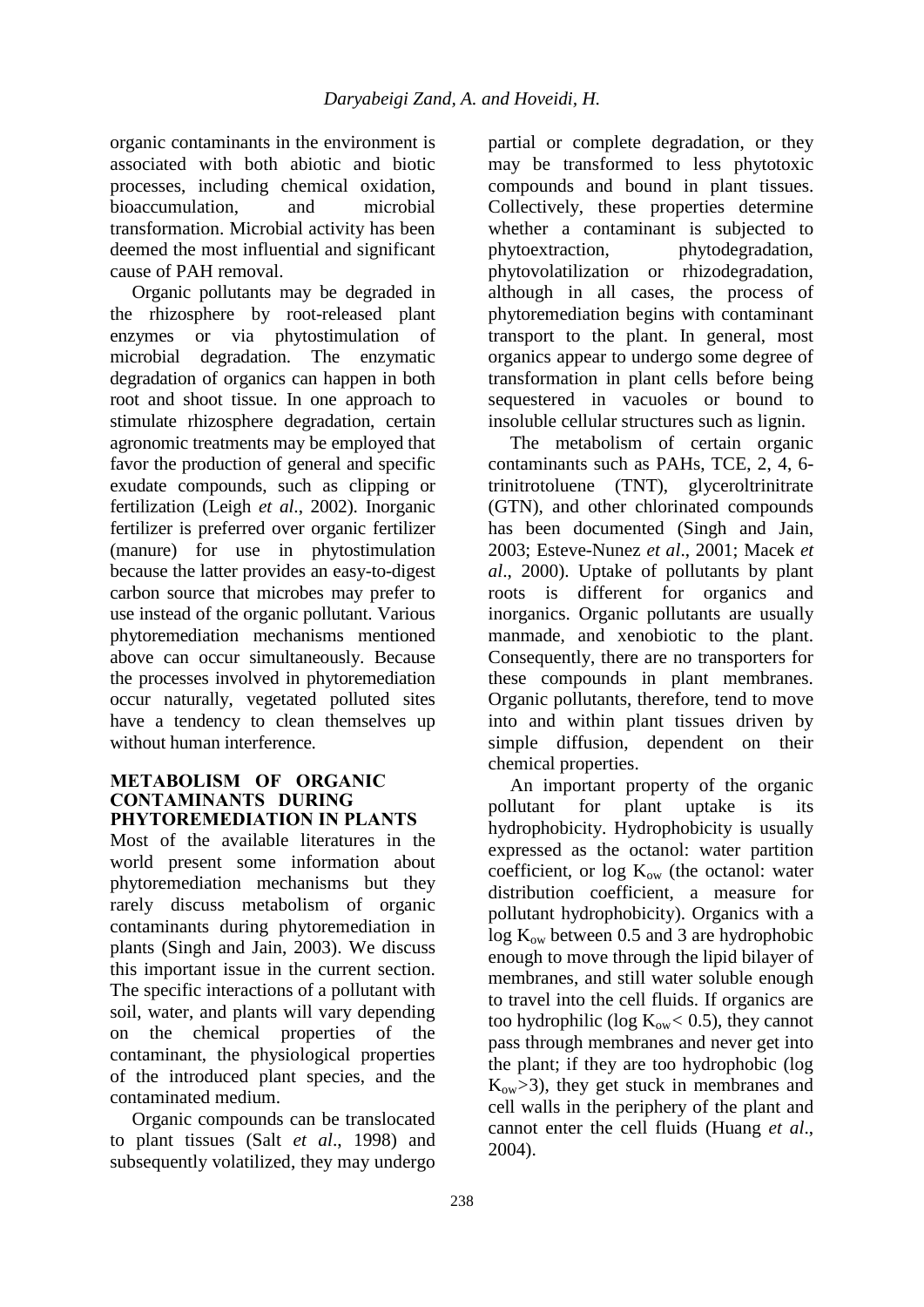Because the movement of organics into and through plants is a physical rather than biological process, it is fairly predictable across plant species and lends itself well to modeling. Uptake in terrestrial plants has been studied for many plant contaminant combinations and quantitative models to predict uptake rates have been documented. It should be considered that depending on the phytoremediation strategy, pollutant uptake into the plant may be desirable (e.g., for phytoextraction) or not (e.g., for phytostabilization). For either application, plant species with the desired properties may be selected (Huang *et al*., 2004).

#### **FACTORS AFFECTING PHYTOREMEDIATION OF ORGANIC POLLUTANTS**

To increase the efficiency of phytoremediation technologies, it is important that we learn more about the factors affecting phytoremediation. There are so many factors involved in phytoremediation of organic pollutants. For example the movement of an organic contaminant in soil toward plant roots depends on the chemical's relative water solubility, vapor pressure, molecular size, and charge and on the presence of other organics in the soil. The ability of soil to absorb and sequester organics is directly associated with the organic matter content of soil, the type and amount of clay present, soil structure, and the pH as well as with the age of the spill and water flux through the profile. A wide range of parameters that influence the efficiency of phytoremediation still remains to be identified. But some important factors contributing to phytoremediation of polluted sites with organics like hydrocarbons are presented in this section.

### **Pollutant Bioavailability**

Bioavailability is important in determining both the toxicity of contaminants and their accessibility to both microorganisms and higher plants (Allard *et al*., 2000). For plants and their associated microbes to remediate pollutants, they must be in contact with them and able to act on them. Therefore, the bioavailability of a pollutant is very important for its remediation. Pollutant bioavailability depends on the chemical properties of the pollutant, soil properties, environmental conditions, and biological activity. Two important chemical properties of a pollutant that affect its movement in soils are hydrophobicity and volatility. A high log Kow corresponds with high hydrophobicity. Extremely hydrophobic molecules such as PCBs, PAHs, and other hydrocarbons (log  $K_{ow}$  3) are tightly bound to soil organic matter and do not dissolve in the soil pore water. This lack of bioavailability limits their ability to be phytoremediated, leading to their classification as recalcitrant pollutants.

Additionally, in viewpoint of plant uptake, if organics are too hydrophobic (log  $K_{ow} > 3$ ), they get stuck in membranes and cell walls in the periphery of the plant and cannot enter the cell fluids (Huang *et al*., 2004). If organics are too hydrophilic (log  $K_{ow}$ < 0.5), they cannot pass through membranes and never get into the plant. Organics with moderate to high water solubility (log  $K_{ow}$  between 0.5 and 3) are able to migrate in the soil pore water to an extent that is inversely correlated with their  $\log K_{ow}$ . In addition, the bioavailability of contaminants can be influenced by soil properties, including soil texture, organic matter content, water content, pH, and structure, in addition to properties of the contaminant and environmental factors, such as temperature and moisture (Parrish *et al*., 2005).

#### **Soil properties**

Soils exert strong effects on rhizosphere communities, having different pH, aeration, and physio-chemical characteristics that result in distinct microbial communities.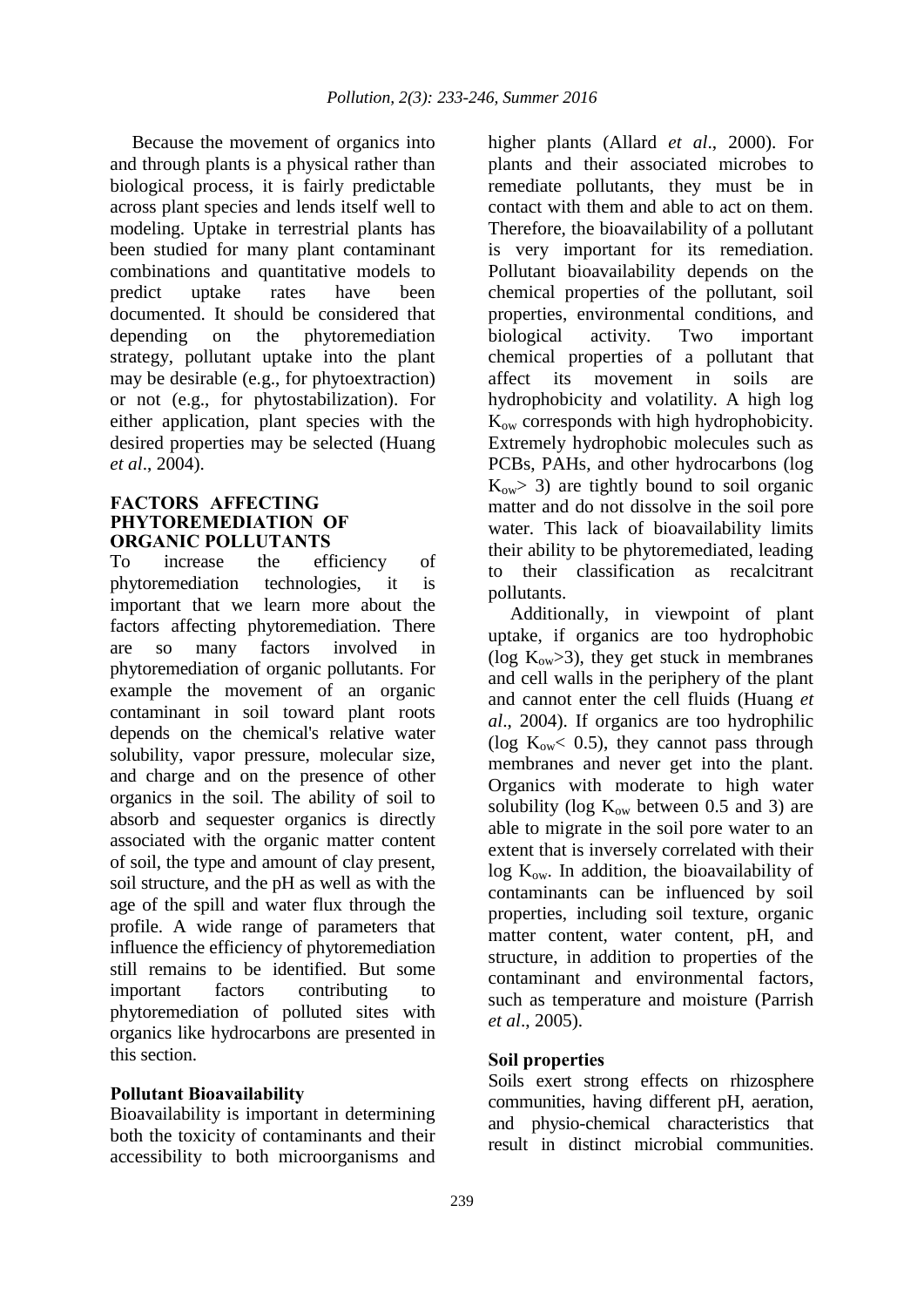There are contrasting reports on the interaction between plant species and soil type on rhizosphere microbial communities. In some cases, the effect of soil type was greater than that of the plant species (Damastri *et al*., 1999), while in studies by Grayston *et al*. (1998) and Miethling *et al.* (2000), plant species had a stronger effect on the community composition than soil type.

Soil properties have direct and indirect influences on phytoremediation efficiency. For example, soil constituents may affect the biodegradation of PAHs by directly influencing the activity of microorganisms themselves (e.g. presence of nutrients, O2 diffusion, etc.) and not just indirectly by modifying the PAH bioavailability. Soils with small particle size (clay) hold more water than sandy soils, and have more binding sites for ions, especially cations. The concentration of organic matter (humus) in the soil is also positively correlated with cation exchange capacity (CEC), as well as with the capacity to bind hydrophobic organic pollutants. This is because humus mainly consists of dead plant material, and plant cell walls have negatively charged groups that bind cations, as well as lignin that binds hydrophobic compounds (Burken, 2003).

# **Plant type**

A variety of plant species have been identified with the capability to enhanced rhizosphere degradation of many recalcitrant contaminants (Cofield *et al*., 2007). Various plant species used in phytoremediation studies have shown different capabilities to remove petroleum hydrocarbons in soil as presented in Table 2. Different phyto-mechanisms make use of different plant properties and typically different plant species. Plants (and plant types) are known to vary widely with respect to root parameters such as morphology, root exudation, fine root turnover, root decomposition, and associated microbial communities. If the

dominant mechanism of PAHs dissipation in planted soil is associated with the activity of rhizosphere microbial communities, then it would be expected that remediation potential would also vary across plant species and life-history types.

Among studies that have evaluated multiple species within a given experiment, some have found species-specific and lifehistory differences with respect to enhancement of PAHs dissipation while others have not (Chen *et al*., 2000). Favorable plant properties for phytoremediation of organic pollutants in general are to be fast growing, high biomass, competitive, hardy, and tolerant to pollution. In addition, high levels of plant uptake, translocation, and accumulation in harvestable tissues are important properties for phytoextraction of inorganics. Favorable plant properties for phytodegradation are large, dense root systems and high levels of degrading enzymes. A large root surface area also favors phytostimulation, as it promotes microbial growth. Furthermore, production of specific exudate compounds may further promote rhizodegradation via specific plantmicrobe interactions (Huang *et al*., 2004; Pilon-Smits, 2005).

### **Nutrient supply for plants and rhizosphere microbes**

For successful phytoremediation, both plants and microbes must survive and grow in contaminated soil. Nutrient availability for plants is an important factor governing the success of phytoremediation and can be regulated through the addition of fertilizer (Alvarez-Lopez *et al*., 2016; Sessitsch *et al*., 2013; Hutchinson *et al*., 2001). The inorganic nutrients that are most often limiting in the bioremediation and phytoremediation of hazardous organic compounds are nitrogen (N) and phosphorus (P).

Generally, N is the growth limiting nutrient and, therefore, is needed in the highest concentration. Organic and inorganic N amendments result in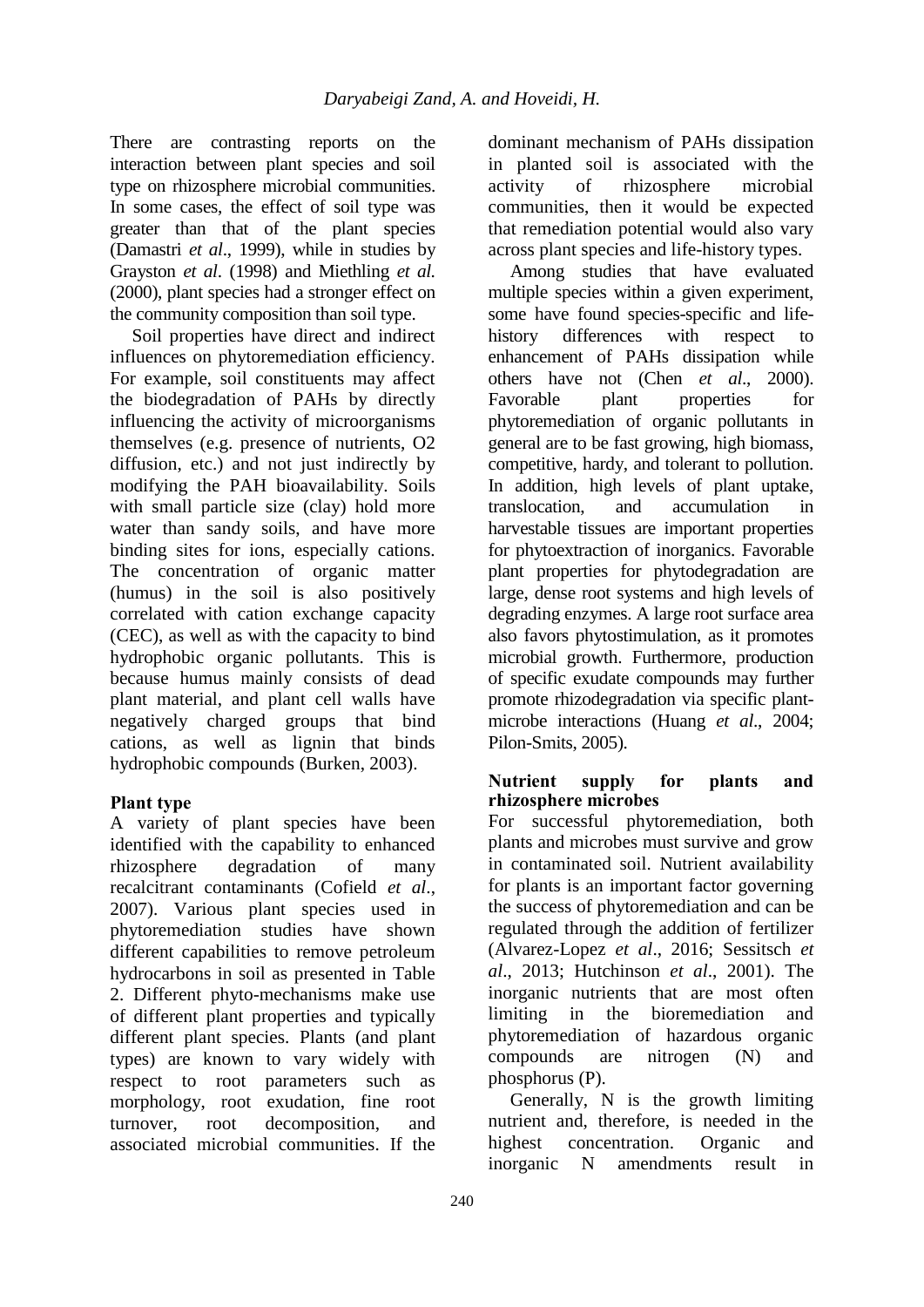*Pollution, 2(3): 233-246, Summer 2016*

| <b>Compounds</b>               | <b>Used Plants</b>                                                    | <b>Selected Findings</b>                                                                                                                                                                                                                                                                                        | <b>Reference</b>           |
|--------------------------------|-----------------------------------------------------------------------|-----------------------------------------------------------------------------------------------------------------------------------------------------------------------------------------------------------------------------------------------------------------------------------------------------------------|----------------------------|
| <b>TPHs</b>                    | Sorghum,<br>Ryegrass, St.<br><b>Augustine Grass</b>                   | - Ryegrass and St. Augustine Grass demonstrated better<br>performance compared to sorghum (25% more removal<br>rate)                                                                                                                                                                                            | Nedunuri et<br>al., 2000   |
| Diesel and<br>heavy oil        | Mixture of<br>Grasses and<br>Legumes                                  | - Significant reduction of TPHs in planted treatments<br>compared to unplanted treatments                                                                                                                                                                                                                       | Banks et al.,<br>2003      |
| Aged petroleum<br>Hydrocarbons | Mixture of<br>Grasses and<br>Legumes                                  | - Removal rate of TPHs in planted treatments was reported to<br>be 38 miligram per kilogram soil per month while the<br>removal rate was reduced by half in unplanted treatments.                                                                                                                               | Siciliano et<br>al., 2003  |
| Aged petroleum<br>Hydrocarbons | 29 Vascular<br><b>Plant Species</b>                                   | - Variation in TPHs removal between planted and unplanted<br>significant<br>after<br>treatments<br>180<br>was<br>not<br>days<br>phytoremediation                                                                                                                                                                | Kulakow et<br>al., 2000    |
| Diesel                         | Mixture of<br>Grasses and<br>Legumes                                  | - Rhizodegradation of diesel was significantly enhanced in<br>presence of plant species in soil.<br>- Dissipation rate of diesel in the rhizosphere of legumes was<br>greater than that of grasses.<br>- Nutrient availability was shown to be the limiting factor<br>affecting phytoremediation effectiveness. | Riser-<br>Roberts,<br>1998 |
| Oil Shale                      | Mixture of<br>Ryegrass,<br>Kentucky<br><b>Bluegrass and</b><br>Fescue | - Oil Concentration was declined by 93% in presence of plant<br>species in soil after four months.<br>- Oil removal was increased by the factor of ten in presence of<br>plant species.                                                                                                                         | Truu et al.,<br>2003       |
| <b>PAHs</b>                    | Reed and Alfalfa                                                      | - Reed and alfalfa removed PAHs by, respectively, 68.7% and<br>74.5% after two years.<br>- Microorganisms population and activity in presence of<br>alfalfa was greater than reed.                                                                                                                              | Muratova et<br>al., 2003   |
| <b>PAHs</b>                    | Alfalfa                                                               | - PAHs degradation in soil was enhanced in planted treatments<br>in comparison with unplanted treatments.<br>- Concentration of higher molecular weight PAHs i.e. Indeno<br>$(1,2,3-c,d)$ pyrene and Dibenzo $(a,h)$ anthracene reduced by<br>58% and 55%, respectively, during the phytoremediation<br>period. | Tassi et al.,<br>2004      |

**Table 2. Comparison of phytoremediation investigations results using different plant species**

increased plant biomass production and greater reductions of TPHs. Appropriate agronomic practices such as tillage and lime additions can also be used to improve soil physical and chemical conditions to enhance plant and microbial growth. However, the addition of mineral nutrients has given variable results. Both negative and positive effects of N and P on degradation of single PAHs have been reported.

In the case of PAHs originating from creosote pollution, Phillips *et al*. (2000) observed a positive effect only of P amendments, with no or negative effects of N or N+P, on the other hand, noted a

positive effect of N+P on degradation of four-ring PAHs in a creosote polluted soil, but none on three-ring PAHs. Furthermore, due to the hydrophobic nature of oilcontaminated soils, the fertilizer solution initially accumulated at the soil surface before percolating into the soil. Plants might have damaged ('burned') by direct exposure to the fertilizer solution or by accumulated fertilizer concentrations in the upper soil layer. But generally, carbon mineralization rates increased in response to the addition of fertilizer, indicating the importance of sufficient nutrients in enhancing oily waste decomposition in soil (Hutchinson *et al*., 2001).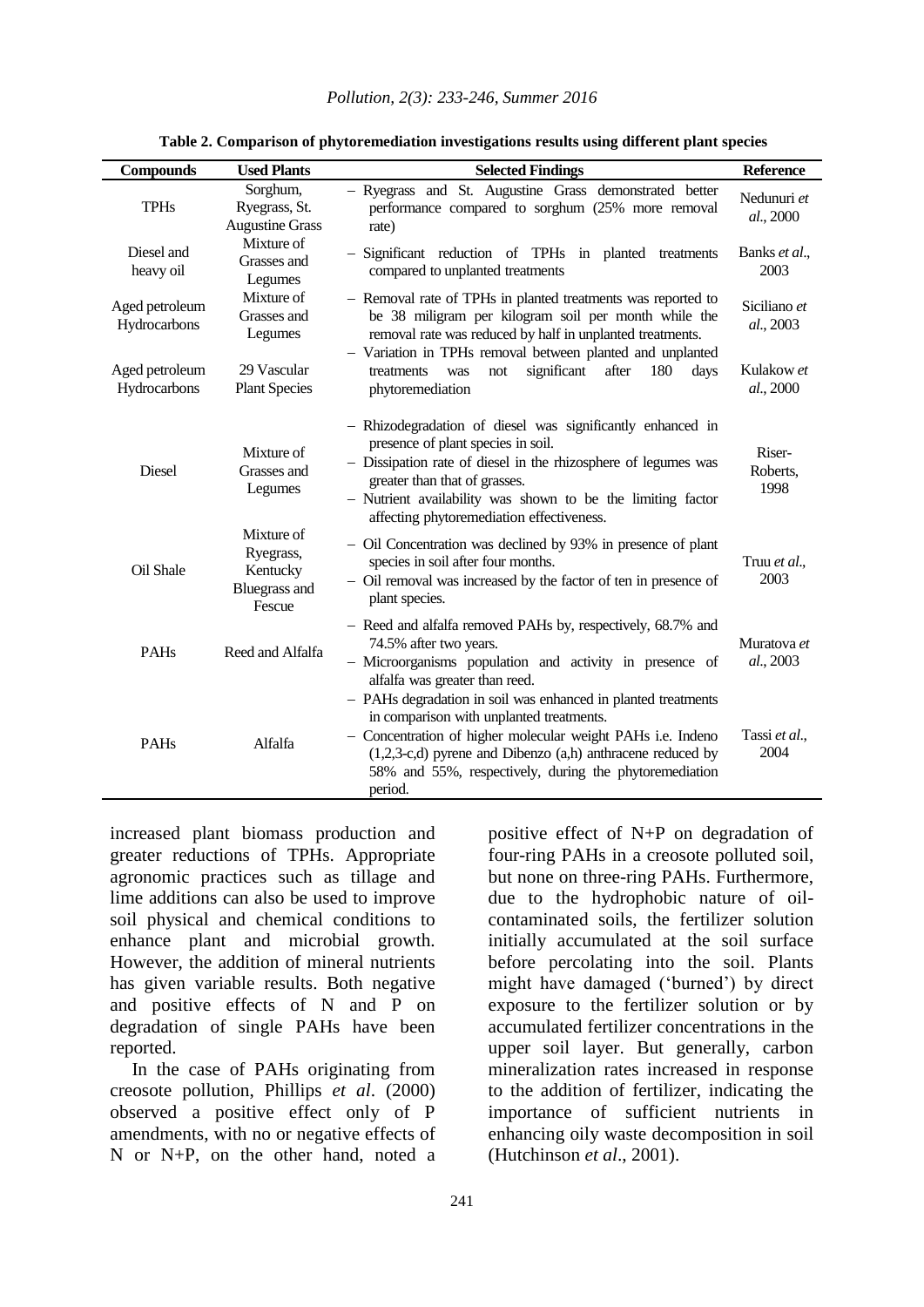In general, the nutrient requirements for microbes are approximately the same as the composition of their cells. The exception to this is carbon, which is needed at higher quantities and can be supplied by the contaminant for heterotrophic microorganisms. In addition to C, heterotrophic microorganisms require inorganic nutrients to degrade organic contaminants. There are three categories of nutrients based on the quantity and essential need for them by the rhizosphere microorganism: macro, micro, and trace nutrients. For example, the macronutrients carbon, nitrogen, and phosphorus are known to comprise 50, 14, and 3% dry weight, respectively, of a typical microbial cell. Sulfur, calcium, magnesium, which are micronutrients only comprise 1, 0.5, and 0.5%, respectively, of the dry weight of a cell (Huang *et al*., 2004).

Trace nutrients, which are found in the least quantity, are not required by all organisms. The most common trace elements are iron, manganese, cobalt, copper, and zinc. Based on this approach, the optimal C: N: P mole-ratio recommended for biological remediation techniques is 100:10:1 (Hutchinson *et al*., 2001). For example, 150 mg of nitrogen and 30 mg phosphorus would be required to degrade one gram of a theoretical hydrocarbon into cellular material. Studies that have detailed the metabolic pathways of PAHs have indicated that the carbon evolution into carbon dioxide occurs at the end of the degradation. Therefore, additional carbon supplements would not be required until the degradation of the individual contaminant is almost completed.

### **NEW DEVELOPMENTS IN PHYTOREMEDIATION OF ORGANIC POLLUTANTS**

In the recent decade, phytoremediation has gained acceptance as a remediation technology and has been acknowledged as an area of research. However, phytoremediation efficiency is still limited by a lack of accurate knowledge of many basic mechanisms such as plant processes, plant-microbe interactions, pollutant characteristics, etc. Therefore, there is a need for phytoremediation enhancement and more field studies to demonstrate and improve the effectiveness of this technology for remediation purposes. Some efforts have been made in recent years to enhance phytoremediation, particularly for persistent organic pollutants. We categorized these new developments in two different groups: phytoremediation potential to combine with other approaches and introduction of transgenic plants.

# **Potential to combine with other methods**

One of the feasible, applicable, and recent approaches to enhance the effectiveness of soil pollution removal by phytoremediation technology is its potential to combine with some other techniques. Among several methods to enhance the efficiency of phytoremediation, the most common and influential techniques which can be combined with phytoremediation are bioremediation, land-farming, application of Plant Growth Promoting Rhizobacteria (PGPR), biosurfactant application, and/or their combination.

### **Introduction of transgenic plants**

One new development in phytoremediation is the use of transgenic plants. Knowledge gained from plant molecular studies in recent years has led to the development of some promising transgenics that show higher tolerance, accumulation, and/or degradation capacity for various pollutants. Although plants have been found that will naturally take up and metabolize organic and inorganic pollutants, transgenic plants have enhanced phytoremediation capabilities in contaminated sites.

Recently, some researchers have used wild or genetically modified plants (GMPs) to extract a wide range of heavy metals and organic pollutants from the soil. In one experiment, plants with a profound increase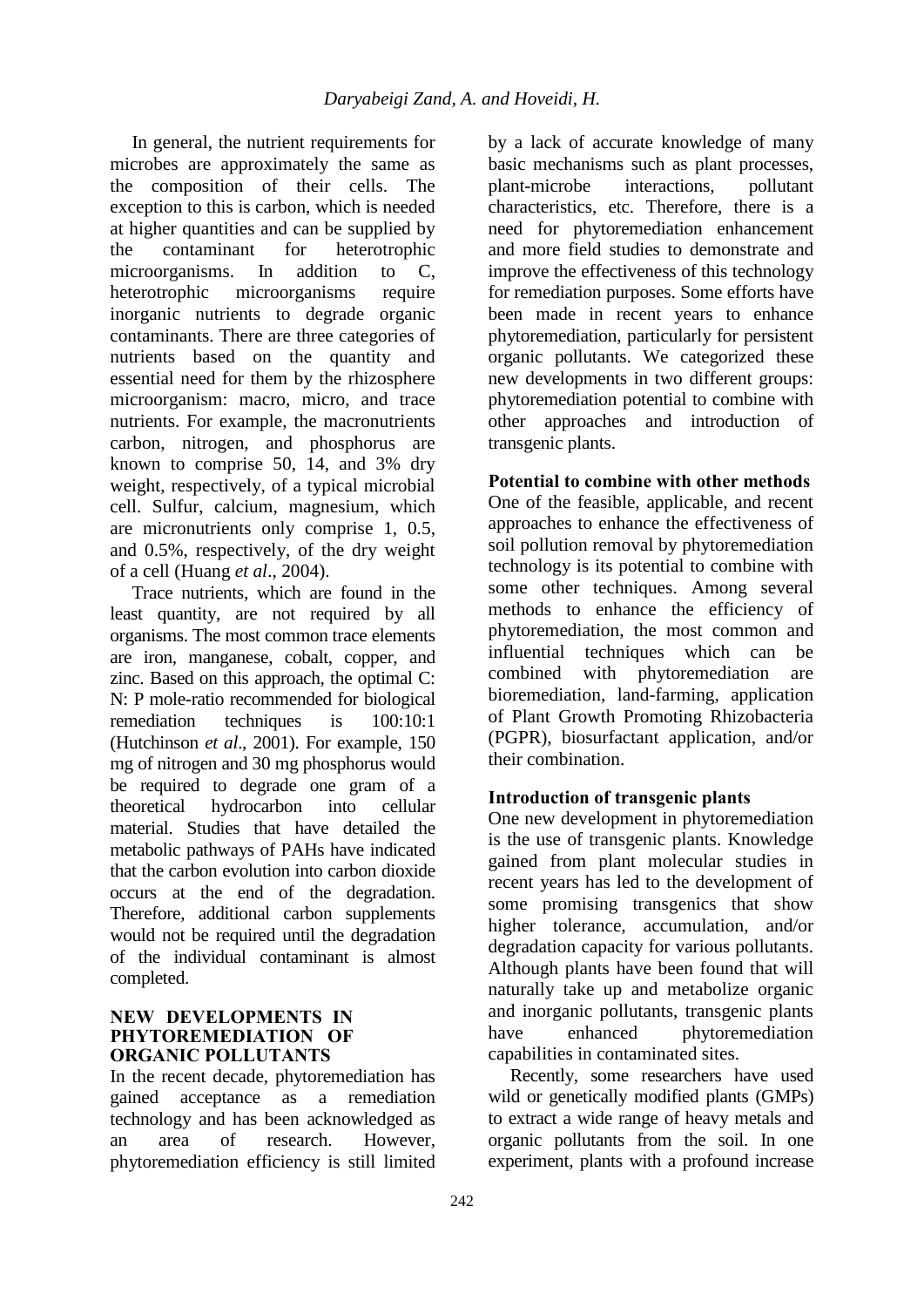in metabolism of trichloroethylene (TCE) have been engineered by introducing the mammalian cytochrome P450 2E1. This enzyme oxidizes a wide range of important pollutants, including TCE, ethylene dibromide, carbon tetrachloride, chloroform, and vinyl chloride. The transgenic plants had a dramatic enhancement in metabolism of TCE of up to 640-fold as compared with null vector control plants. It seems that transgenic plants with this enzyme can be used for more efficient phytoremediation of many sites contaminated with halogenated hydrocarbons.

Doty *et al*., (2000) developed transgenic plants able to degrade explosive nitrate esters and nitroaromatics by introducing the bacterial enzyme pentaerythritol tetranitrate reductase. Other new developments in plant genetic engineering are tailored transgenics that overexpress different enzymes in different plant parts (e.g., root-specific expression of one gene and shoot-specific expression of another) or that express a transgene only under certain environmental conditions. Transgenic plants have also been engineered to rapidly detoxify and transform some xenobiotic chemicals (Dietz and Schnoor, 2001).

To date, most of the efforts in this field have been made to remove heavy metals from contaminated soils and application of transgenic plants for organic pollutants has been limited. Initial experiments with transgenic plants have shown that they are indeed efficient in drawing metals from heavily contaminated soils. In the coming years, development of new genomic technologies may lead to the identification of novel genes important for organic pollutant remediation. The expression of these genes may then be manipulated in high-biomass species for use in phytoremediation.

However, despite potential advantages of this approach, the progress and application of this technology to tackle widespread environmental problems is being hampered by ideology-driven, restrictive legislation over the use and release of genetically modified plants in some European countries like Germany. So far, transgenic plants have mainly been tested in laboratory studies (Huang *et al*., 2004). As transgenics are being tested in the field and the associated risks assessed, their use may become more accepted and less regulated, as has been the case for transgenic crops.

# **CONCLUSION**

Phytoremediation offers an in situ, costeffective, aesthetic, non-invasive, and environment-friendly alternative or complementary technology for conventional remediation methods such as soil incineration or excavation and pump-andtreat systems especially for developing countries. During phytoremediation, both plants and microorganisms take part in the degradation process, either independently or through synergistic effects. Phytoremediation can be an effective remediation approach for reduction of many organic pollutants in soils. Several plant species have shown promising potential for phytoremediation of many highly toxic and recalcitrant organic compounds such as TPHs, PAHs, etc. For successful phytoremediation, both plants and microbes must survive and grow in contaminated soil. Unlike inorganic pollutants, which are immutable at an elemental level, organic pollutants can be degraded or even mineralized by plants or their associated microorganisms. Rhizospheric microorganisms can play a major role in the decomposition of many organic contaminants.

Phytoremediation has some advantages over other natural technologies like landfarming or bioremediation provided that plants can grow on the contaminated soil and attain biomass sufficient for phytodegradation and root-associated microbial degradation. For instance, one of the advantages of phytoremediation over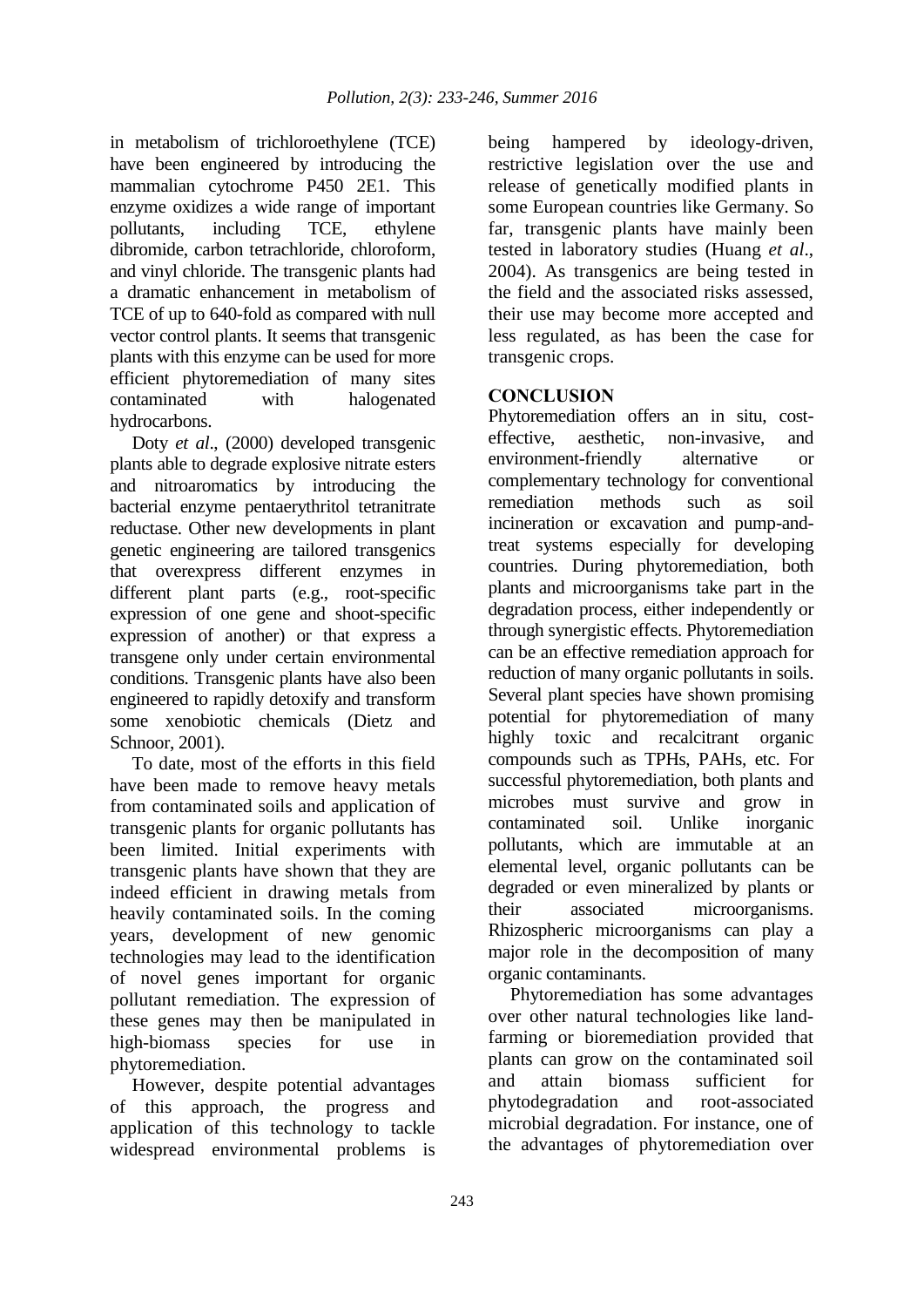bioremediation is the efficiency of plants at removing the larger, more strongly soilbound persistent organic contaminants like PAHs. However, phytoremediation alone has some intrinsic limitations, especially for large-scale applications.

Although phytoremediation works effectively for a wide range of organic and inorganic pollutants, the underlying biological processes are still largely unknown in many cases. Aspects such as the role of enzymes, metabolites, microorganisms, plant selection, and genetic engineering have to be better understood. Proposals of using multi-stage phytoremediation processes seem to be attractive, since combination of processes, as mentioned in former sections, could overcome some limitations of phytoremediation alone, particularly for removal of persistent organic pollutants.

It should be considered that actual environmentally contaminated and aged soils often behave differently from laboratory-spiked soils with respect to phytoremediation. Field studies typically do not obtain the same results as laboratory scale studies do. The reason is the mass transfer limitations that occur. In addition, the bacteria and supplemental nutrients are not always able to reach the contamination in contaminated sites. Further research needs to be conducted on mass transfer limitations to address this concern in field applications. Phytoremediation efficiency is still limited by a lack of knowledge of many basic plant processes and plantmicrobe interactions. There is a serious need for more phytoremediation field studies to demonstrate the real effectiveness of the technology and increase its acceptance.

Finally, one should consider that phytoremediation is still a site-specific process. The successful implementation of phytoremediation at one site for one contaminant does not guarantee similar success on a different soil type or the

ability to degrade a different contaminant. As an aesthetically desirable approach, it seems that phytoremediation might be extensively used in both developed and developing countries in the upcoming years. However, there is a great need to design appropriate research on phytoremediation of various contaminants considering site characteristics and environmental factors.

### **REFERENCES**

Abhilash, P.C., Jamil, S. and Singh, N. (2009). Transgenic plants for enhanced biodegradation and phytoremediation of organic xenobiotics. Biotechnol. Adv., 7, 474-488.

Ali, H., Khan, E. and Sajad, M.A. (2013). Phytoremediation of heavy metals- concepts and applications. Chemosphere, 91 (7), 869-881.

Allard, A.S., Remberger, M. and Neilson, A. (2000). The negative impact of aging on the loss of PAH components in a creosote-contaminated soil. Int. Biodeter. Biodegr., 46, 43-49.

Alvarez-Lopez, V., Prieto-Fernandez, A., Cabello-Conejo, M.I. and Kidd, P.S. (2016). Organic amendments for improving biomass production and metal yield of Ni-hyperaccumulating plants. Sci. Total Environ. 548, 370-379.

Banks, M.K., Schwab, P., Liu, B., Kulakow, P.A., Smith, J.S. and Kim, R. (2003). The effect of plants on the degradation and toxicity of petroleum contaminants in soil: A field assessment. Adv. Biochem. Eng. Biotech. 78, 75-96.

Bisht, S., Pandey, P., Bhargava, B., Sharma, S., Kumar, V. and Sharma, K.D. (2015). Bioremediation of polyaromatic hydrocarbons (PAHs) using rhizosphere technology. Braz. J. Microbiol., 46(1), 7-21.

Burken, J.G. (2003). Uptake and metabolism of organic compounds: green-liver model. In: S.C. McCutcheon and J.L. Schooner (Eds), Phytoremediation: Transformation and Control of Contaminants, New York: Wiley, 59-84.

Castro, S., Davis, L.C. and Erickson, L.E. (2004). Temperature and pH effects on plant uptake of benzotriazoles by sunflowers in hydroponic culture. Int. J. Phytoremediation. 6(3), 209-25.

Cebron, A., Beguiristain, T., Faure, P., Norini, M.P., Masfaraud, J.F. and Leyval, C. (2009). Influence of vegetation on the in situ bacterial community and polycyclic aromatic hydrocarbon (PAH) degraders in aged PAH-contaminated or thermal-desorption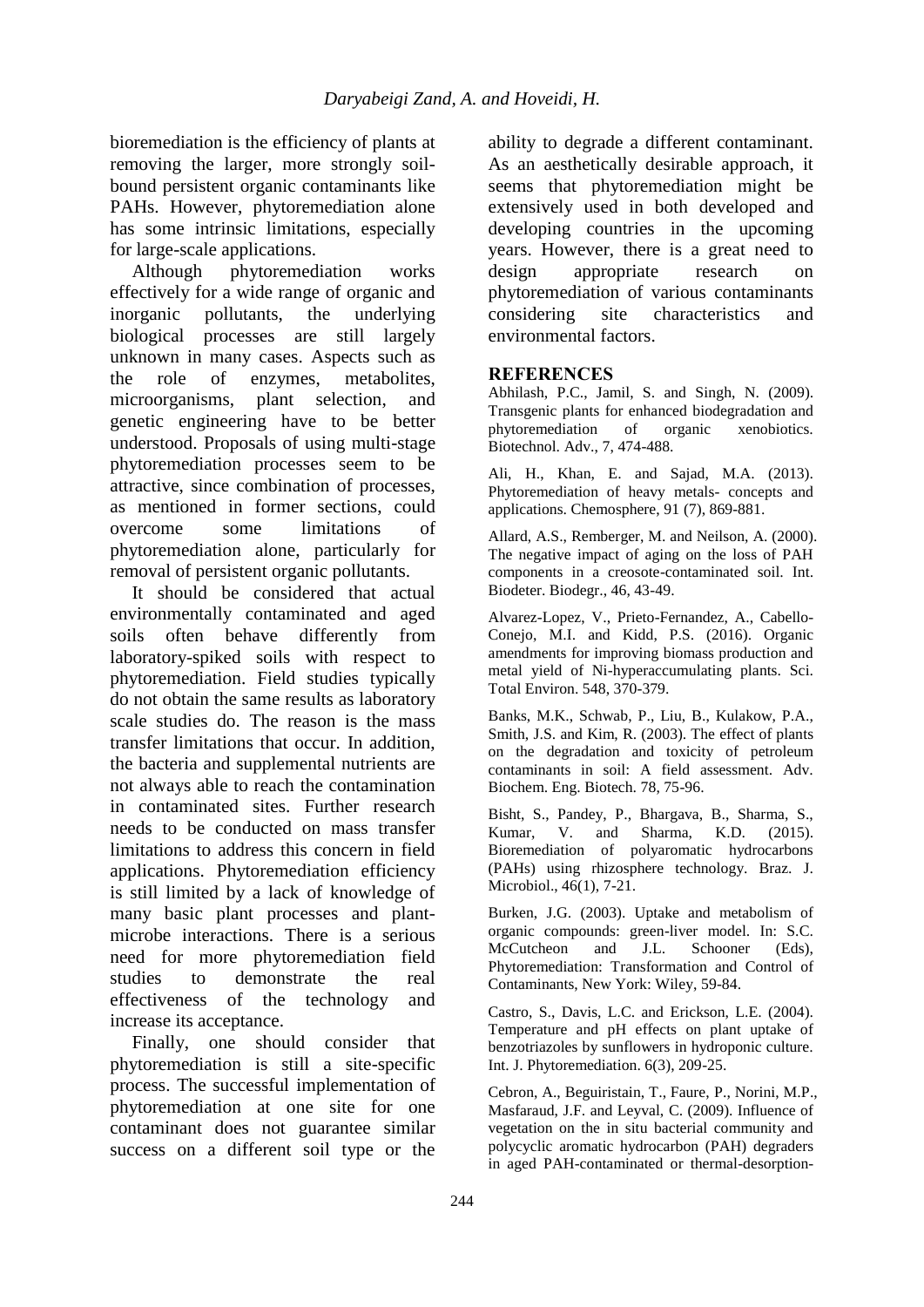treated Soil. Appl. Environ. Microbiol. 75(19), 6322-6330.

Chekol, T., Vough, L. and Chaney, R. (2004). Phytoremediation of polychlorinated biphenylcontaminated soils: the rhizosphere effect. Environ. Int., 30, 799-804.

Chen, P., Pickard, M.A. and Gray, M.R. (2000). Surfactant inhibition of bacterial growth on solid anthracene. Biodegradation, 11, 341-347.

Chigbo, C., Batty, L. and Bartlett, R. (2013). Interactions of copper and pyrene on phytoremediation potential of Brassica juncea in copper–pyrene co-contaminated soil. Chemosphere, 90 (10), 2542-2548.

Cofield, N., Banks, M.K. and Schwab, A.P. (2007). Evaluation of hydrophobicity in PAH-contaminated soils during phytoremediation. Environ. Pollut., 145, 60-67.

Cofield, N., Banks, M.K. and Schwab, A.P. (2008). Lability of polycyclic aromatic hydrocarbons in the rhizosphere. Chemosphere, 70 (9), 1644-1652.

Damastri, C., Chiarini, L., Cantale, C., Bevivno, A. and Tabacchioni, S. (1999). Soil type and maize cultivar affect the genetic diversity of maizeassociated Burkholderia cepacia populations. Microb. Ecol., 38, 273-284.

Davis, L.C., Erickson, L.E., Narayanan, N. and Zhang, Q. (2003). Modeling and design of phytoremediation. In: S.C. McCutcheon and J.L. Schooner (Eds.), Phytoremediation: Transformation and Control of Contaminants New York: Wiley. 663-694.

Denys, S., Rollin, C., Guillot, F. and Baroudi, H. (2006). In-situ phytoremediation of PAHs contaminated soils following a bioremediation treatment. Water Air Soil Pollut., 6, 299-315.

Dietz, A.C. and Schnoor, J.L. (2001). Advances in Phytoremediation. Environ. Health Persp., 109, 163-168.

Doty, S.L., Shang, T.Q., Wilson, A.M., Tangen, J., Westergreen, A.D., Newman, L.A., Strand, S.E. and Gordon, M.P. (2000). Enhanced metabolism of halogenated hydrocarbons in transgenic plants containing mammalian cytochrome P450 2E1. Appl. Biol. Sci., 97(12), 6287-6291.

Escalante-Espinosa, E., Gallegos-Martınez, M.E., Favela-Torres, E. and Gutierrez-Rojas, M. (2005). Improvement of the hydrocarbon phytoremediation rate by Cyperus laxus Lam. inoculated with a microbial consortium in a model system. Chemosphere, 59, 405-413.

Esteve-Nunez, A., Caballero, A. and Ramos, J.L. (2001). Biological Degradation of 2,4,6- Trinitrotoluene. Microbiol. Mol. Boil. Rev. 65 (3), 335-352.

Grayston, S.J., Wang, S., Campbell, C.D., Edwards, A.C. (1998). Selective influence of plant species on microbial diversity in the rhizosphere. Soil Biol. Biochem., 30, 369-378.

Huang, X.D., El-Alawi, Y., Penrose, D., Glick, B. and Greenberg, B. (2004). A multi-process phytoremediation system for removal of polycyclic aromatic hydrocarbons from contaminated soils. Environ. Pollut., 130, 465-476.

Hutchinson, S.L., Banks, M.K. and Schwab, A.P. (2001). Phytoremediation of aged petroleum sludge: Effect of inorganic fertilizer. J. Environ. Qual., 30, 395-403.

James, C.A. and Strand, S.E. (2009). Phytoremediation of small organic contaminants using transgenic plants. Curr. Opin. Biotechnol. 20(2), 237-241.

Johnson, D.L., Anderson, D.R. and McGrath, S.P. (2005). Soil microbial response during the phytoremediation of a PAH contaminated soil. Soil Biol. Biochem., 37 (12), 2334-2336.

Kulakow, P.A., Schwab, A.P. and Banks, M.K. (2000). Screening plant species for growth on weathered, petroleum hydrocarbon-contaminated sediments. Int. J. Phytorem., 2, 297-317.

Leigh, M.B., Fletcher, J.S., Fu, X. and Schmitz, F.J. (2002). Root turnover: An important source of microbial substrates in rhizosphere remediation of recalcitrant contaminants. Environ. Sci. Technol., 36, 1579-1583.

Li, J.T., Baker, A.J.M., Ye, Z.H., Wang, H.B. and Shu, W.S. (2012). Phytoextraction of Cd-Contaminated Soils: Current Status and Future Challenges. Crit. Rev. Env. Sci. Tec. 42 (20), 2113-2152.

Liu, H., Meng, F., Tong, Y. and Chi, J. (2014a). Effect of plant density on phytoremediation of polycyclic aromatic hydrocarbons contaminated sediments with *Vallisneria spiralis*. Ecol. Eng., 73, 380-385.

Liu, R., Xiao, N., Wei, S., Zhao, L. and An, J. (2014b). Rhizosphere effects of PAH-contaminated soil phytoremediation using a special plant named Fire Phoenix. Sci. Total Environ., 473, 350-358.

Macek, T., Mackova, M. and Kas, J. (2000). Exploitation of plants for the removal of organics in environmental remediation. Biotechnol. Adv., 18, 23-34.